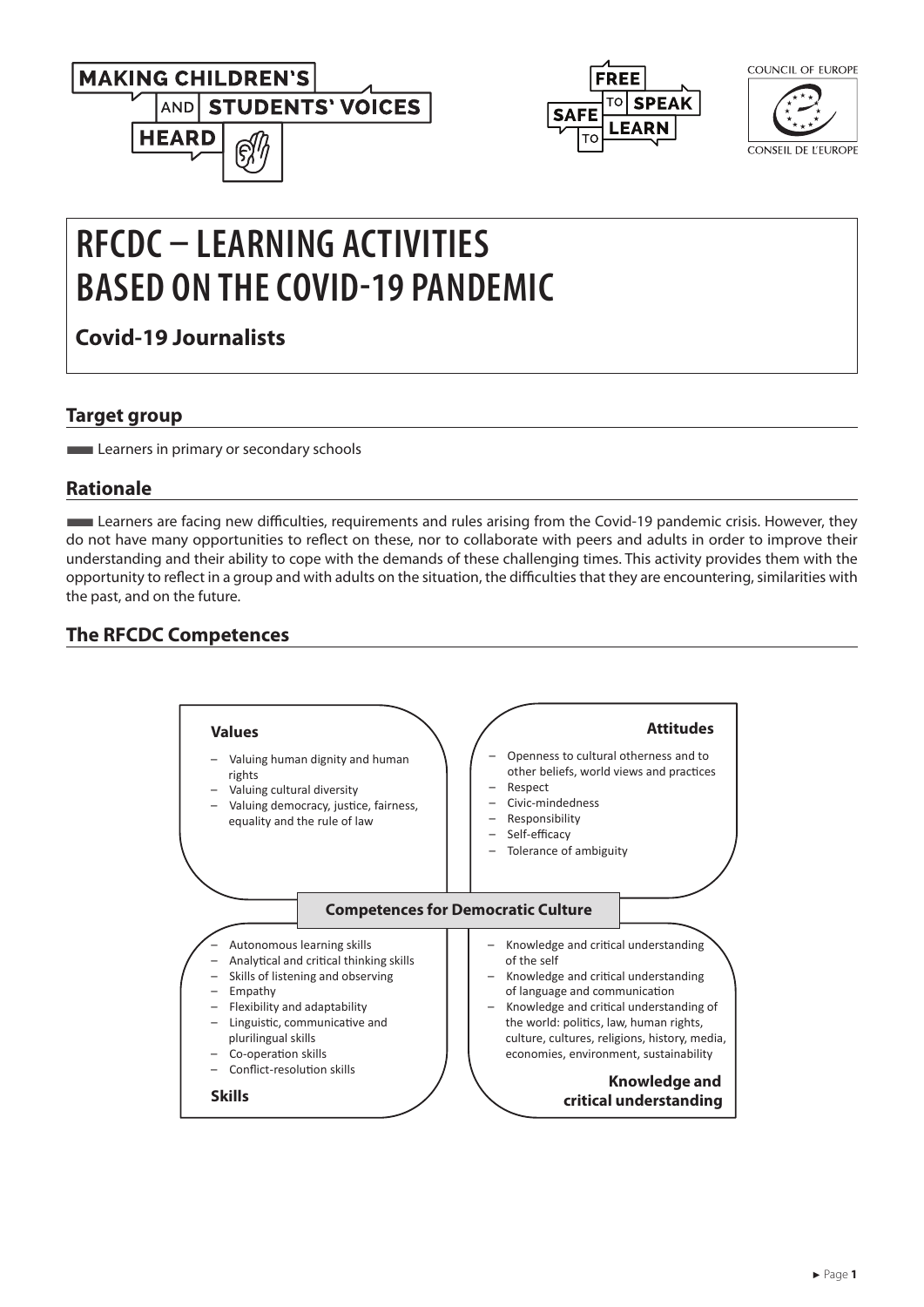#### **Competences promoted by the activity**

■Civic mindedness; Self-efficacy; Autonomous learning skills; Analytical and critical thinking skills; Co-operation skills; Linguistic and communicative skills.

#### **Learning outcomes**

**EXECOMPLER** Completing this activity will help learners to:

- ► Engage with public issues;
- ► Identify discrepancies or divergences in materials being analysed;
- ► Identify differences in the points of view that are encountered;
- ► Express their own point of view on the materials that have been analysed and on the different points of view that have been encountered;
- ► Collaborate with others.

## **Description of activity**

1. Discuss with the learners what journalists usually do in their job. Explain that quality journalists are responsible of their texts and that they respect certain principles. It is possible to find a good compilation of these principles at: **[https://](https://www.ifj.org/who/rules-and-policy/global-charter-of-ethics-for-journalists.html) [www.ifj.org/who/rules-and-policy/global-charter-of-ethics-for-journalists.html](https://www.ifj.org/who/rules-and-policy/global-charter-of-ethics-for-journalists.html)**.

 Explain that they themselves are going to become journalists, reporting on the Covid-19 crisis in their community, and that they will be interviewing parents, grandparents and other children (possibly using online resources) to find out about their experiences of the pandemic. Additionally, they might be asked to collect data and information concerning previous public health crises in the past, for example the Spanish flu pandemic in 1918, in order to compare these crises with the present pandemic.

- 2. Divide the learners into small groups, and give each group a specific assignment to investigate and report. These might be as follows:
- ► Group A might focus on Covid-19 and the characteristics of this pandemic crisis (e.g. What is a coronavirus? What problems are linked to it? How does the virus spread?)
- ► Group B might focus on the present crisis and the relevant safety behaviours (e.g. What is good behaviour? What is forbidden? What is allowed? Do different people hold different points of view about safety behaviours? Do children/adults/elders know what to do in this kind of situation?)
- ► Group C might focus on the past, and investigate what safety behaviours were required during a previous pandemic such as the Spanish flu (e.g. What was forbidden? What was allowed? Did different people hold different points of view about safety behaviours at the time? Did children/adults/elders know what to do in that situation?)
- ► Group D might focus on the mismatch between what people believe are safety behaviours and actual safety behaviours (e.g. Are there differences between the behaviours of adults and peers and what the official regulations specify as safety behaviours?)
- ► Group E might focus on children and Covid-19 (e.g. Are there specific requirements of children during pandemic? Do children understand what is happening? What are the things that adults can do to help children during this period?)

 Take steps to ensure that all learners have an opportunity to contribute actively to the work that is being conducted by their group.

- 3. Each group prepares a report on the specific topic that has been assigned to them, which reports the issues that they have analysed and what they have discovered. Their report should also express their own point of view on the issues that have been investigated. The reports could be produced in the form of posters, and a poster exhibition could be used to present the outcomes of the activity. The groups present their reports to the rest of their class. Alternatively, the groups could be asked to produce a short video report, and a video exhibition could subsequently take place. Learners might need some assistance or instruction on how to use the online tools for making posters or videos.
- 4. Summarise all of the ideas that have emerged, and discuss with the learners how these ideas can help their community or families during the Covid-19 pandemic and in the future.

#### **Materials or resources required**

- ► Videos about Covid-19, for example:
	- For primary level learners **<https://youtu.be/MVvVTDhGqaA>**
	- For secondary level learners **[https://youtu.be/sGYg6Kk3X1Q]( https://youtu.be/sGYg6Kk3X1Q)**